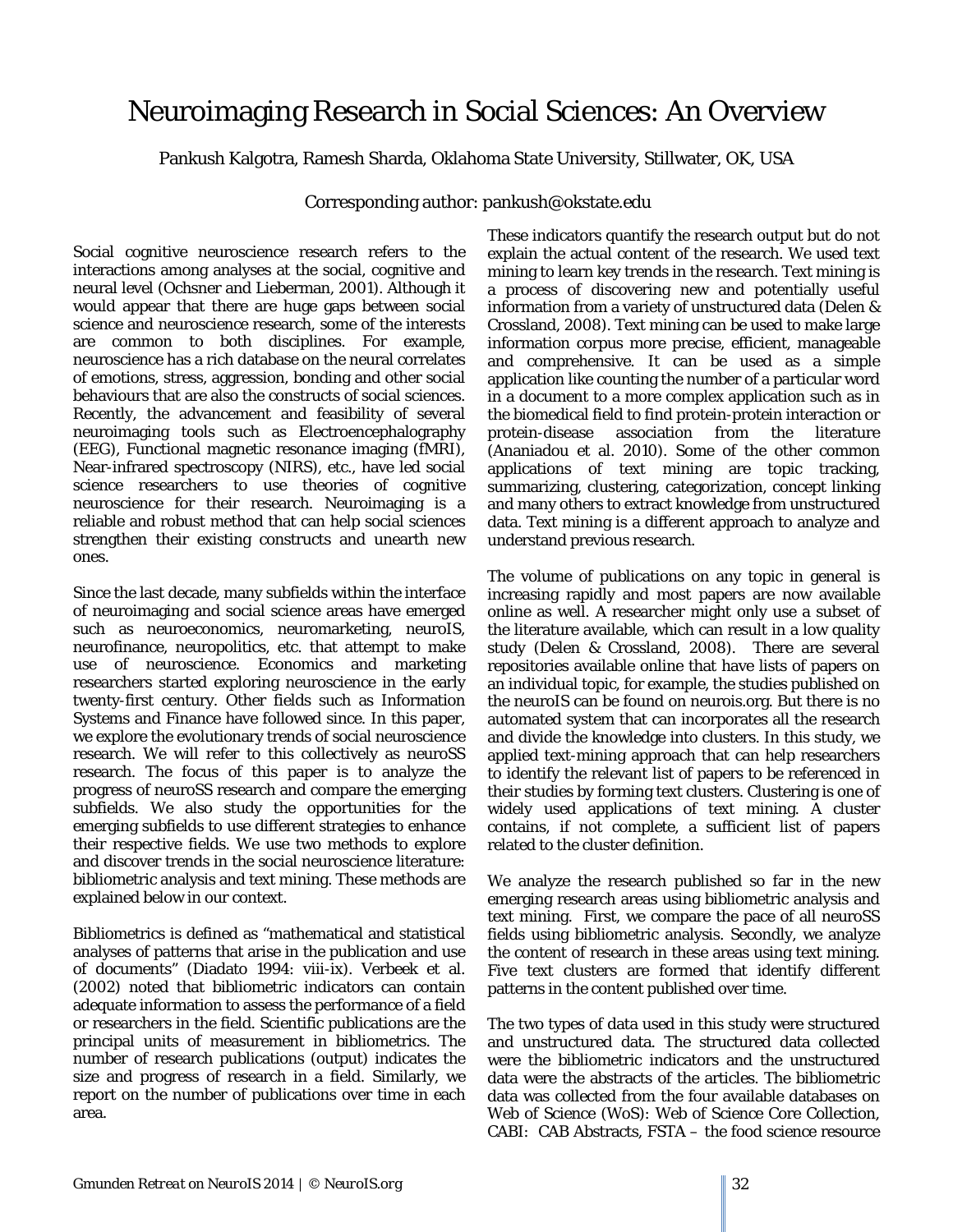and MEDLINE. To extract the data from various social science databases, we used a 'keyword' search method. Five keywords were used, one for each field, to collect data from five different areas: neuroeconomics, neuromarketing, neurofinance, neuropolitics and neuroIS. The search was restricted to the year 2000 - January 2014. The results of keyword searches were filtered with "articles" as the document type, which means that only journal articles made our sample data. We did not include papers published in conference proceedings because of the typically large variability in quality of publications in conference proceedings. Because the same articles can result from the two different keywords, the dataset was cleaned to remove duplicates and assigned to the relevant field. The dataset consisted of 500 papers: 421 neuroeconomics, 51 neuromarketing, 12 neuroIS, 12 neuropolitics and only 4 neurofinance papers. After cleaning the data, the bibliometric indicators retained in the dataset corresponding to each article were title, year of publication, number of citations each year (2000- Jan 2014), total citations, average citations per year and name of the publishing journal. Only some of these measures were used for analyses. The other type of information collected was unstructured in the form of abstracts. Only abstracts of the articles were used for the text mining, as we assume that abstracts contain the objective of the paper.

Text mining was completed through the following steps:

- All the abstracts collected were used as input in text mining irrespective of the field. Each abstract was considered as one document. So, the input to the text mining was a collection of 500 documents.
- \* The second step was to parse the text to observe the unique terms in the documents. In addition, parts of speech, entities, synonyms and punctuation were also identified. The unique terms identified during parsing were used to create a term-by-document matrix. Each identified term in the text parsing was given a weight based on the frequency of occurrences of the same word. We used maximum entropy as a text classification method to identify the important terms. The maximum entropy estimates the conditional distribution of the class label given a document.
- $\cdot$  In the third step, filtering of the text was done so that only relevant words were used for forming clusters. To filter the text, a stop list was used that contained all the common English words and did not add value to the analysis. For example, stop list contained common words like "the", "of", "have" etc., plural terms and synonyms. All the words in the stop list were ignored for further analysis.
- $\div$  Finally, the data cleaned in the previous steps was analyzed for clustering. To form clusters, the terms classified were used in expectation-maximization method. In this method, the terms within the same

cluster are more expected to occur in the same documents, as compared to the terms in other clusters.

The descriptive analyses were done to understand the progress of each subfield over time. This can be seen as the number of papers published in the respective field over time. The results of analysis are presented in Figure 1. It shows that among all the areas, economics researchers were the first to explore neuroscience literature and used it in their research in 2003. The number of papers on neuroeconomics increased over the years until 2008. From 2009-2013, the growth in the research is stagnant. After economics, marketing researchers started developing neuroscience literature in 2005, but the total output has been relatively small. Until now, the neuromarketing researchers have published less than 100 papers. The finance scholars started in 2008 but do not yet have the numbers in double digits. Although researchers first used the term neuropolitics in the late 1980s and early 1990s, it has not emerged as a significant area of research for political research. Compared to all the fields, IS researchers appear to be the last to have used neuroscience theories in their research. The first major neuroIS research was published in 2010 and until now, very few papers have been published, not even twenty according to the web of science database. Comparing all, only neuroeconomics has been able to emerge as a subfield within economics and all others are still struggling to get value from the neuroscience. We also observed the major journals in each field having published neuro papers. It was discovered that most of the journals publishing neuroeconomics paper are pure neuroscience journals rather than the classical economics journals, such as *Frontiers in neuroscience, Journal of Neuroscience, Medical Hypotheses and Frontiers in Behavioral Neuroscience*. This shows the interdisciplinary nature of this field. Although some of the papers in other areas are also published in neuroscience journals, their count of publications are not yet large enough to be ranked as a major outlet for neuroSS research.